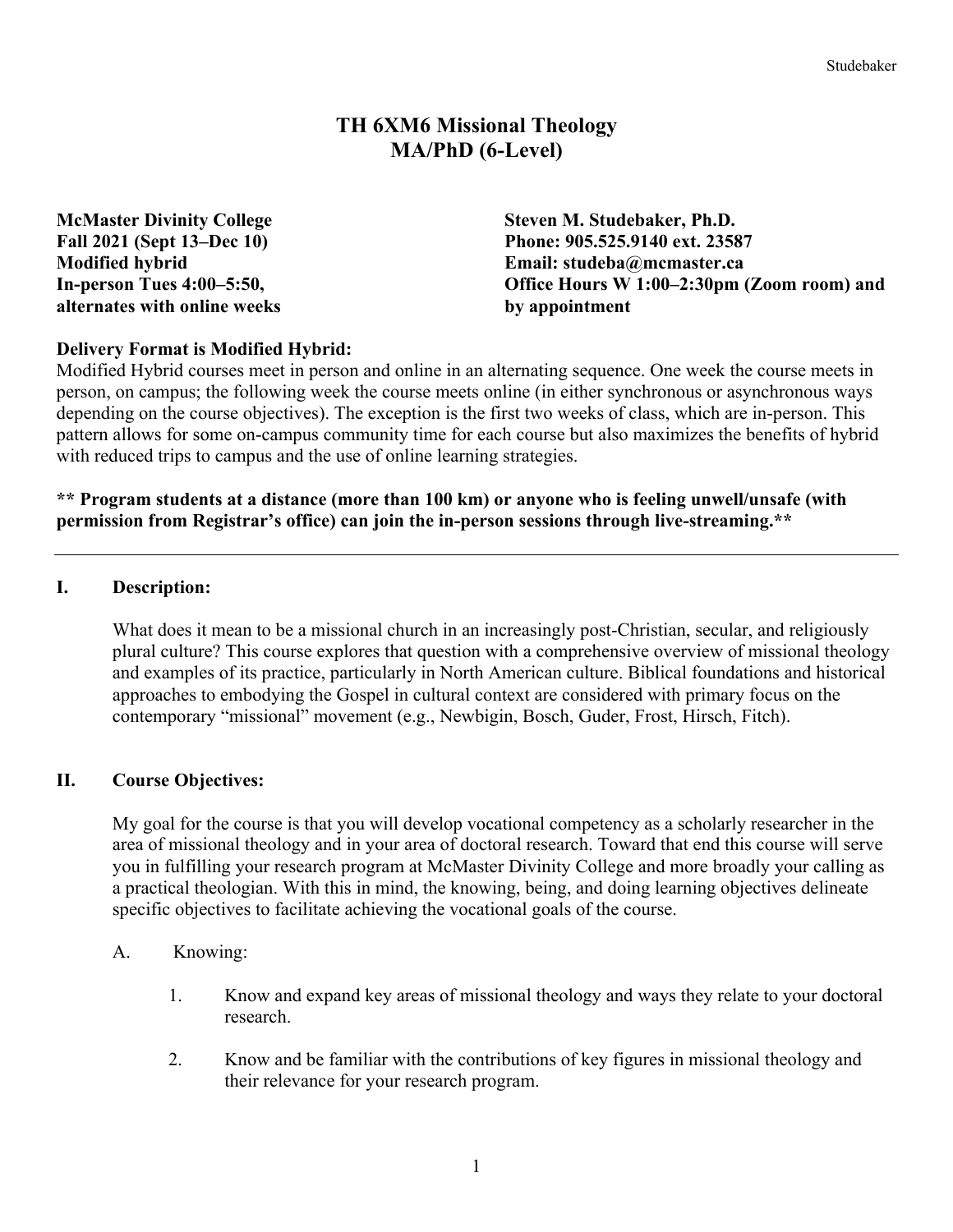Studebaker

- 3. Begin to acquire specialist command of a specific area of theology related to your area of research.
- 4. Deepen your understanding of the approaches/methods appropriate to your research program.
- B. Being:
	- 1. Become a critical and constructive leader in practical theology.
	- 2. Appreciate the value of current theological movements for the church and your life.
	- 3. Be a respectable, respectful, and significant practical theologian.
	- 4. Appreciate that theology is a dynamic and contextual effort to discern appropriate ways to embody the redemption revealed in Jesus Christ and empowered by the Holy Spirit.
- C. Doing:
	- 1. Develop the ability to present informative presentations and facilitate student discussions.
	- 2. Research and present original research on a substantial topic in missional theology and significant for your research topic.
	- 3. Hone critical reading skills in primary literature.
	- 4. Develop the ability to analyze secondary scholarship in light of primary texts.

### **II. Required Text(s):**

Resources for getting started in missional theology: Student Selected Textbook and Blog:

• Diana Butler Bass, *Christianity After Religion: The End of Church and the Birth of a New Spiritual Awakening* (New York: HarperCollins, 2012).

• Ryan K. Bolger, *The Gospel after Christendom: New Voices, New Cultures, New Expressions* (Grand Rapids: BakerAcademic, 2012).

• Francis Chan, *Crazy Love: Overwhelmed by a Relentless God* (Colorado Springs: David C. Cook, 2013) (http://www.crazylovebook.com/).

• Mary Sue Dehmlow Dreier, *Created by the Spirit: Planting Missional Congregations* (Grand Rapids: Eerdmans, 2013).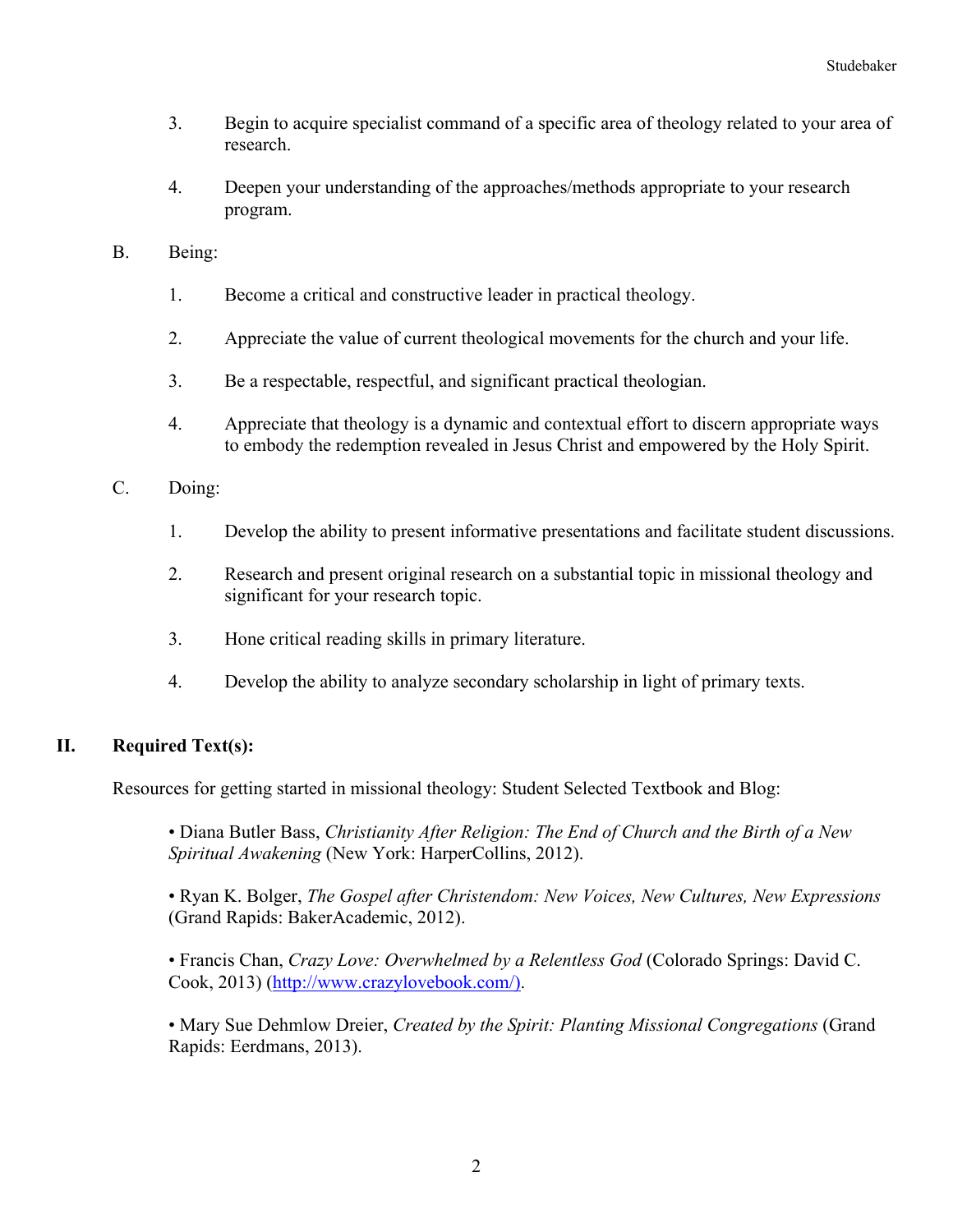• Michael Frost & Alan Hirsch, *The Shaping of Things to come: Innovation and Mission for the 21st Century Church* (Peabody: Hendrickson, 2003).

• David Fitch, *Faithful Presence: 7 Disciplines That Shape the Church for God's Mission* & *Prodigal Christianity* (Downers Grove: IVP, 2016) (Reclaiming the Mission blog)

• Craig Van Gelder and Dwight J. Zscheile, *The Missional Church in Perspective: Mapping Trends and Shaping the Conversation* (Grand Rapids: BakerAcademic, 2011).

• Craig Van Gelder and Dwight J. Zscheile, *Participating in God's Mission: A Theological Missiology for the Church in America* (Grand Rapids: Eerdmans, 2018).

• Eddie Gibbs and Ryan K. Bolger, *Emergent Churches: Creating Christian Community in Postmodern Cultures* (Grand Rapids: BakerAcademic, 2005).

• Darrell L. Guder, ed., *Missional Church: A Vision for the Sending of the Church in North America* (Grand Rapids: Eerdmans, 1998).

Darrell L. Guder, *Called to Witness: Doing Missional Theology* (Grand Rapids: Eerdmans, 2015).

• Roger Helland and Leonard Hjalmarson, *Missional Spirituality* (Downers Grove: InterVarsity, 2011).

• Michael W. Goheen, *A Light to the Nations: The Missional Church and the Biblical Story* (Grand Rapids: Baker Academic, 2011).

• Scott McKnight, *Jesus Creed: Loving God, Loving Others, 10th Anniversary Edition* (Paraclete, 2014) (Jesus Creed blog).

• Lesslie Newbigin, *Foolishness to the Greeks: The Gospel and Western Culture* (Grand Rapids: Eerdmans, 1986).

• Lesslie Newbigin, *The Gospel in a Pluralist Society* (Grand Rapids: Eerdmans, 1989).

• Stefan Paas, *Church Planting in the Secular West: Learning from the European Experience* (Grand Rapids: Eerdmans, 2016).

• David Platt, *Radical: Taking Back Your Faith from the American Dream* (Colorado Springs: Multnomah, 2010) (website: http://radical.net/

• C. Christopher Smith and John Pattison, *Slow Church: Cultivating Community in the Patient Way of Jesus* (Downers Grove: 2014). Also see http://slowchurch.com/

• Graham Ward, *The Politics of Discipleship: Becoming Postmaterial Citizens*, The Church and Postmodern Culture series, ser. ed. James K. A. Smith (Grand Rapids: Baker Academic, 2009).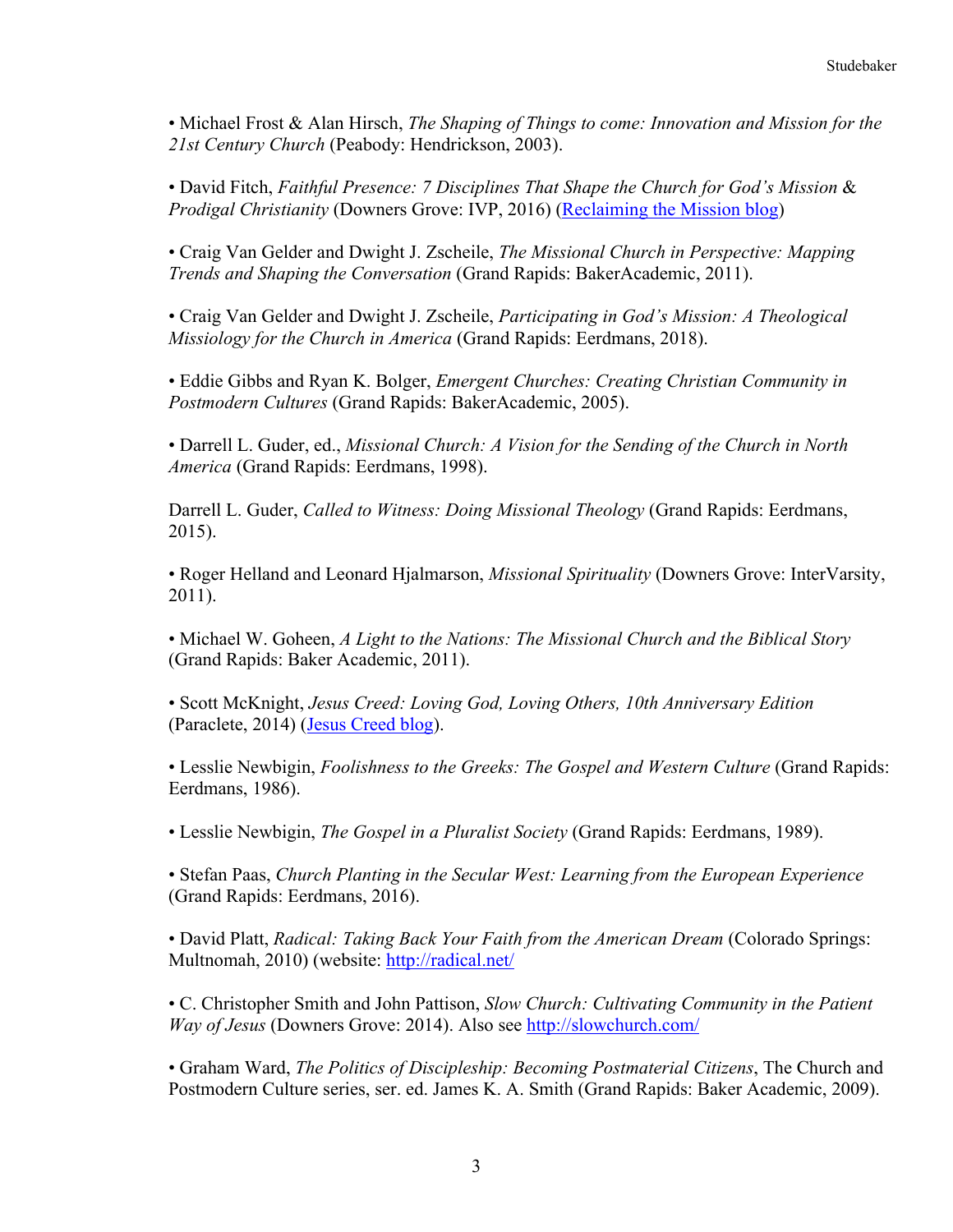• Gary Tyra, *A Missional Orthodoxy: Theology and Ministry in a Post-Christian Context* (Downers Grove: InterVarsity Academic, 2013).

• Dwight J. Zscheile, *Cultivating Sent Communities: Missional Spiritual Formation* (Grand Rapids: Eerdmans, 2012).

• Tyndale Seminary has a list of readings in Missional Church in their Missional Church Reading Room (link).

• Robert Wuthnow, *After the Baby Boomers: How Twenty- and Thirty-Somethings are shaping the Future of American Religion* (Princeton: Princeton University Press, 2010). • *International Journal of Practical Theology*

- *Journal of Pastoral Theology*
- *Journal of Practical Theology*
- *Journal of Missional Practice* (*link*).
- *Millennial Magazine* (*link*).
- Verge Network (link).

#### **III. Course Performance Criteria:**

| Assignment |                       |                         |     |     | Percent | Due           |
|------------|-----------------------|-------------------------|-----|-----|---------|---------------|
| A.         | Lecture and Syllabus: |                         |     |     | 50%     |               |
|            | 1.                    | Class lecture           |     | 25% |         | Oct 19        |
|            | 2.                    | Syllabus                |     | 15% |         | Oct 22        |
|            | 3.                    | Annotated Bibliography: |     | 10% |         | Oct 22        |
| <b>B.</b>  | Paper/Project:        |                         |     |     | 50%     |               |
|            |                       | Presentation            | 10% |     |         | Nov 23 or 30  |
|            | 2.                    | Interaction             | 10% |     |         | Nov 24, Dec 1 |
|            | 3.                    | Paper                   | 30% |     |         | Nov 30, Dec 7 |
|            |                       |                         |     |     | Total:  | 100%          |

### **IV. Course Outline:**

| <b>Week and</b><br>format | Date    | <b>Topic</b>             | <b>Due Dates</b> |
|---------------------------|---------|--------------------------|------------------|
| In-person                 | Sept 14 | • Personal Introductions |                  |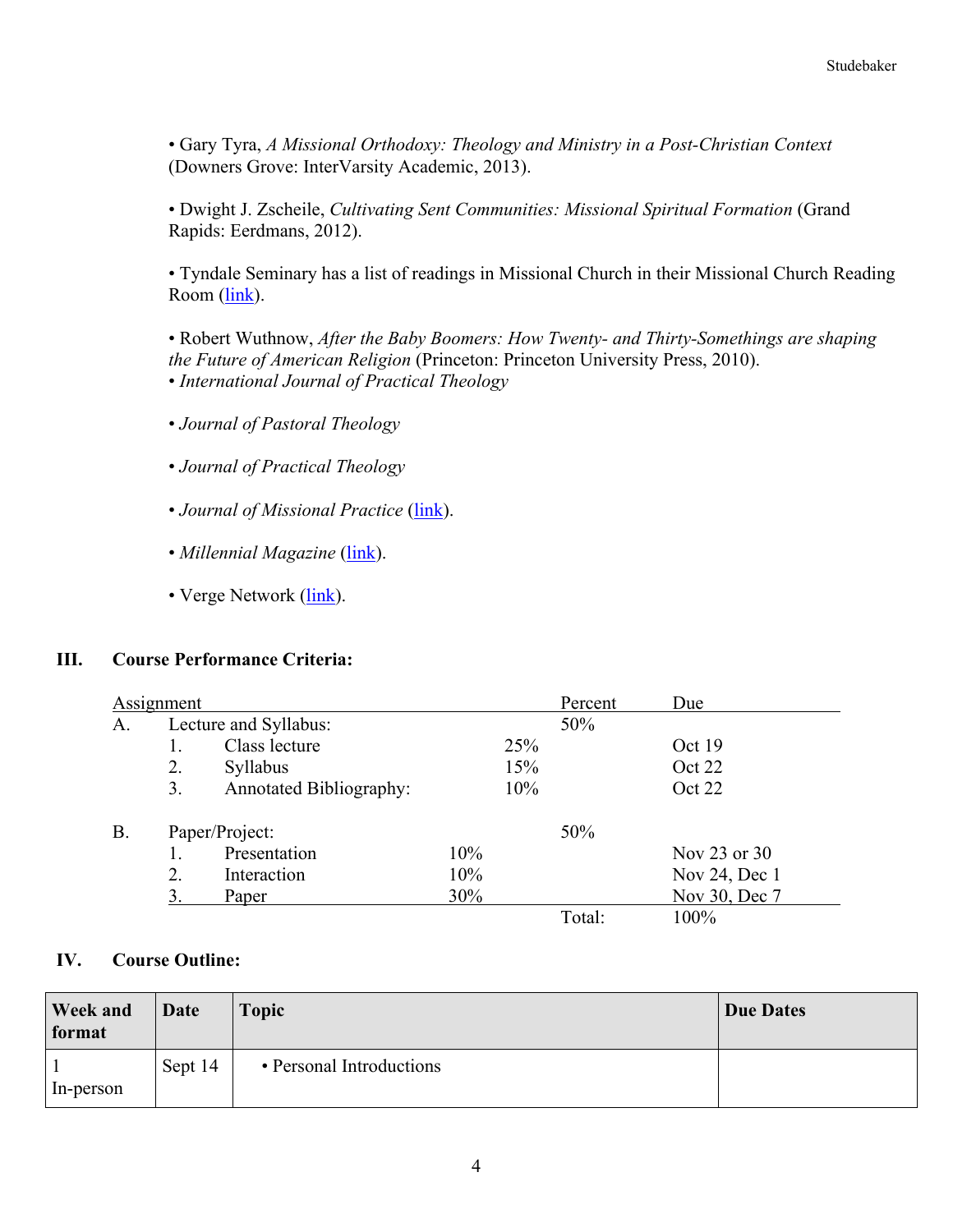|                             |                  | • Introduction to the Course and Syllabus                                |                                                  |
|-----------------------------|------------------|--------------------------------------------------------------------------|--------------------------------------------------|
|                             |                  | I. History of Missional Theology and Church                              |                                                  |
| $\overline{2}$<br>In-person | Sept 21          | II. Missional Theology: Primary Concepts                                 |                                                  |
|                             |                  | • Discussion of Missional Context Paper (MDiv/MTS)                       |                                                  |
| 3<br>Online                 | Sept 28          | • Primary Concepts continued                                             |                                                  |
| 4                           | Oct 5            | III. Cultural Context & Missional Theology                               |                                                  |
| In-person                   |                  | • Sharing and discussion of textbook blog (MDiv/MTS)                     |                                                  |
| 5<br>Online                 | Oct 12           | IV. A Missional Theology of Culture                                      |                                                  |
| 6<br>In-person              | Oct 19           | A Missional Theology of Culture continued                                | · Syllabus and annotated<br>bibliography due Oct |
|                             |                  | • Workshop discussion of project/paper topics &<br>approaches            | 22                                               |
|                             |                  | • PhD Lecture presentations                                              |                                                  |
| 7<br>Online                 | Oct 26           | 10/25-29 Reading Week and Intensive Hybrid Week                          |                                                  |
|                             |                  | • Our class will not meet this week and will not have online<br>content. |                                                  |
| 8                           | Nov <sub>2</sub> | • DPT Seminar presentations                                              |                                                  |
| In-person                   |                  | • Short presentations of missional context papers<br>(MDiv/MTS)          |                                                  |
| 9<br>Online                 | Nov 9            | V. Challenge of Missional Theology & Evangelical Identity                |                                                  |
| 10<br>In-person             | Nov $16$         | VI. Missional Theology and the Future of the Church                      |                                                  |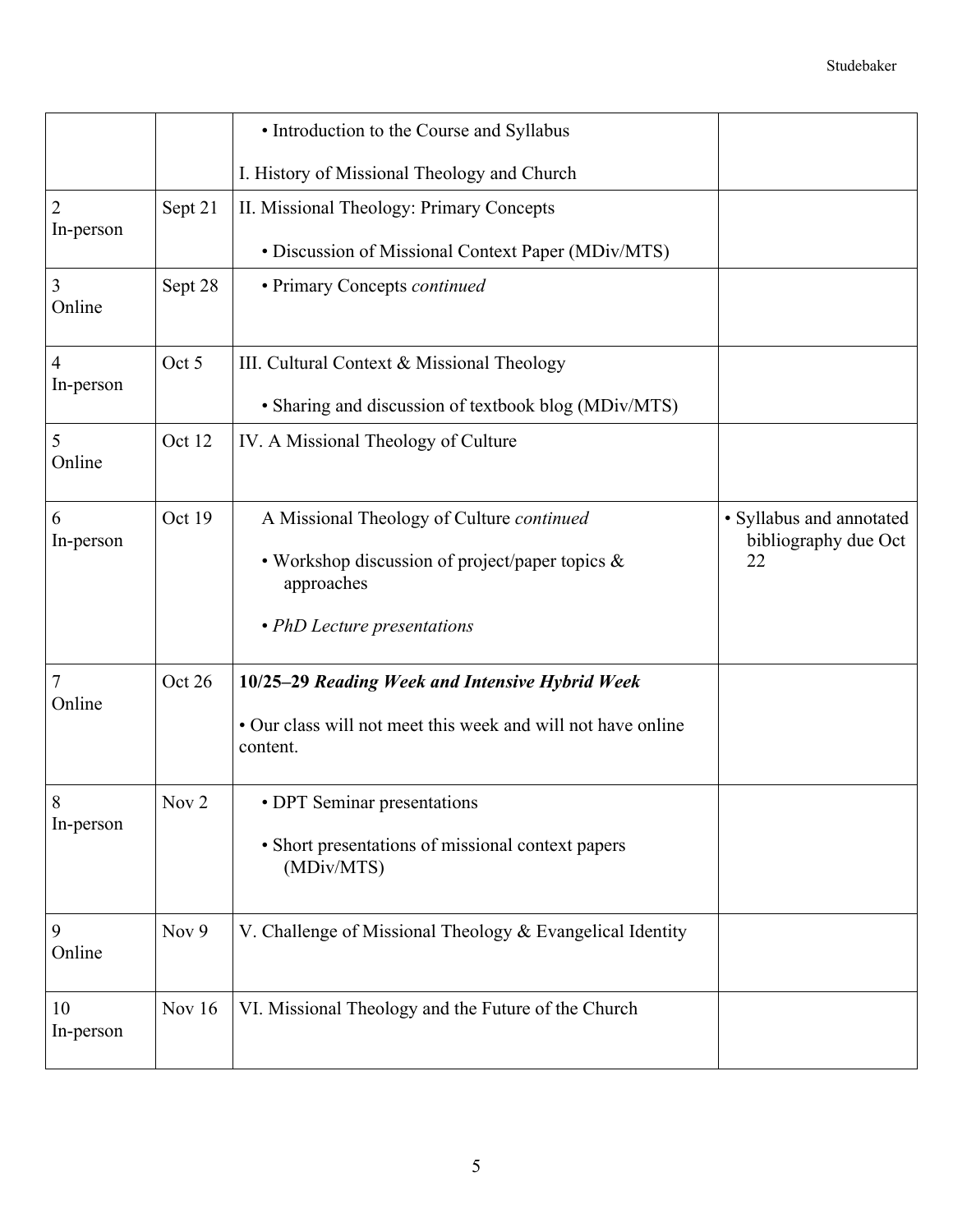| 11<br>Online    | Nov <sub>23</sub> | VII. Integrative Paper Presentation & Collaboration<br>Zoom or WebEx synchronous (live) session for paper<br>presentations.<br><b>Paper Presentations</b><br>1.<br>2.<br>3.<br>4.<br>$\overline{5}$ . | • Paper interaction (post<br>on Padlet) due Nov<br>24                                    |
|-----------------|-------------------|-------------------------------------------------------------------------------------------------------------------------------------------------------------------------------------------------------|------------------------------------------------------------------------------------------|
| 12<br>In-person | Nov 30            | Integrative Paper Presentation & Collaboration<br><b>Paper Presentations</b><br>6.<br>7.<br>8.<br>9.<br>10.                                                                                           | • First group of papers<br>due Nov 30<br>Paper interaction (post<br>on Padlet) due Dec 1 |
| 13<br>Online    | Dec 7             | <b>Conclusion and Assessment</b>                                                                                                                                                                      | • Second group of<br>papers due Dec 7                                                    |

## **V. Assignment Descriptions:**

General Guidelines:

- Please submit course work in the appropriate folder on Avenue to Learn (A2L).
- I prefer Word docs rather than PDF. If you submit your work in PDF, comments may be limited.
- All assignments marked according to the Grading Criteria Form available on A2L.
- All papers and assignments should conform to (and will be marked according to) the MDC Style Guide (https://mcmasterdivinity.ca/resources-forms/mdc-style-guide/).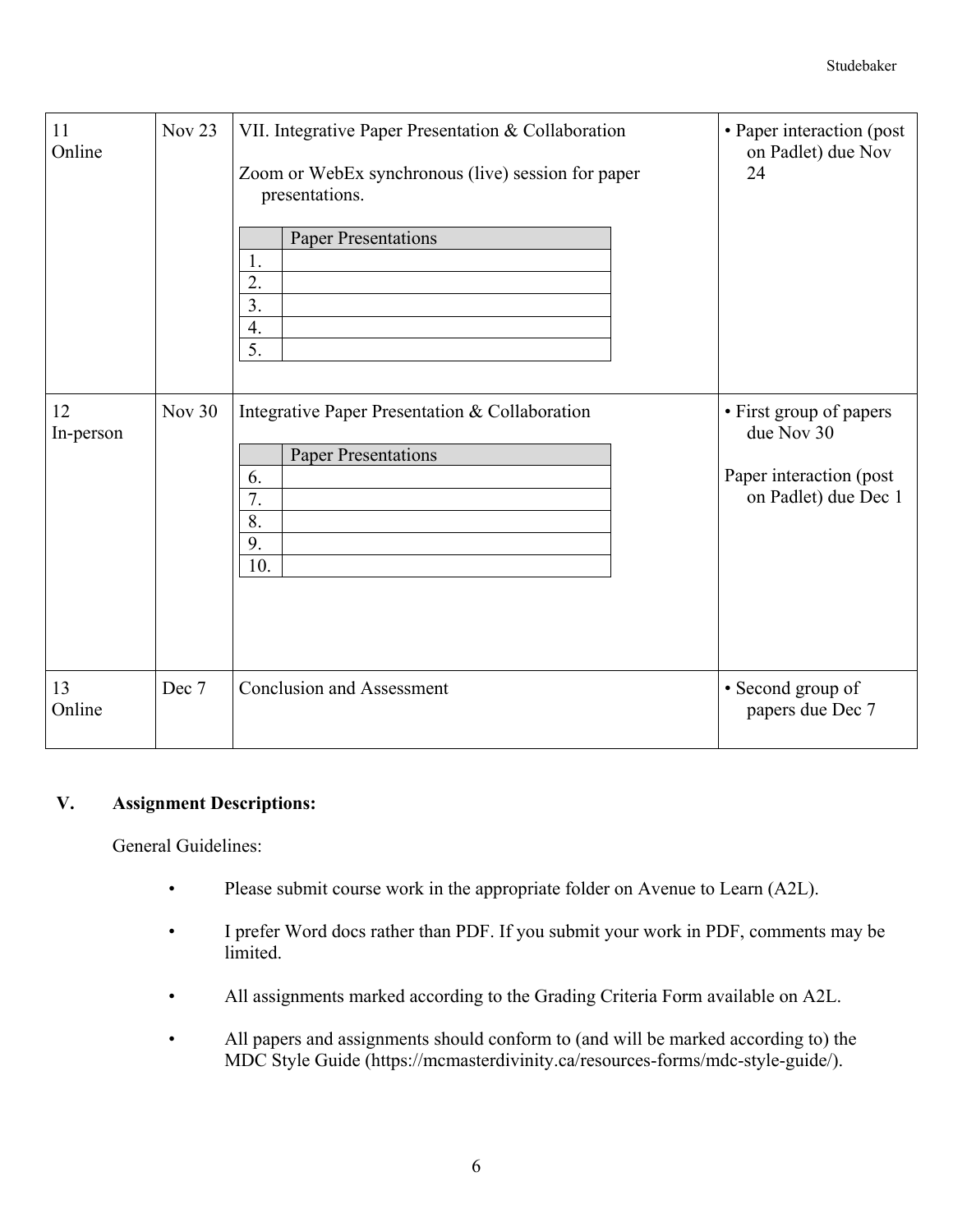- A. Lecture, Syllabus, and Annotated Bibliography:
	- 1. Purpose:

This assignment provides experience *preparing* a syllabus and *delivering* a lecture for teaching in an undergraduate setting. The preparation of the syllabus also helps fulfill one of the requirements of the Mastery Checklist.

2. Description:

You will prepare a syllabus on a topic related to Christian theology (determined in consultation with the professor). You may use this assignment to investigate an area that will promote your research program (e.g., prepare for doctoral comprehensive exams and MA thesis/PhD dissertation topics). You should, however, gear the syllabus and the lecture toward an undergraduate audience.

- 3. Guidelines:
	- a. Research:
		- 1) Research for the lecture will account for the supplemental reading for research degree students (approximately 5,000-6,000 pages)
		- 2) Documentation of reading: Please provide an annotated bibliography of the reading consulted in the preparation of the lecture (the annotations for the texts should be about one paragraph—identify the key thesis and contributions of the text).
	- b. Lecture:
		- 1) The lecture should present and discuss the primary content points of the topic (or sub-topic)
		- 2) Lecture handouts/outlines and PowerPoint/Prezi are helpful, but not required.
		- 3) Length: The lecture and discussion will take approximately a fifty-minute period of the course. You will present the lecture during one of the campus class days.
			- Note: If COVID-19 requires the conversion of this class to all online delivery, you will post a video presentation of your lecture and will have the opportunity to provide feedback to your class colleagues in an online venue.
	- c. Syllabus:

Be sure to craft the syllabus for an undergraduate class.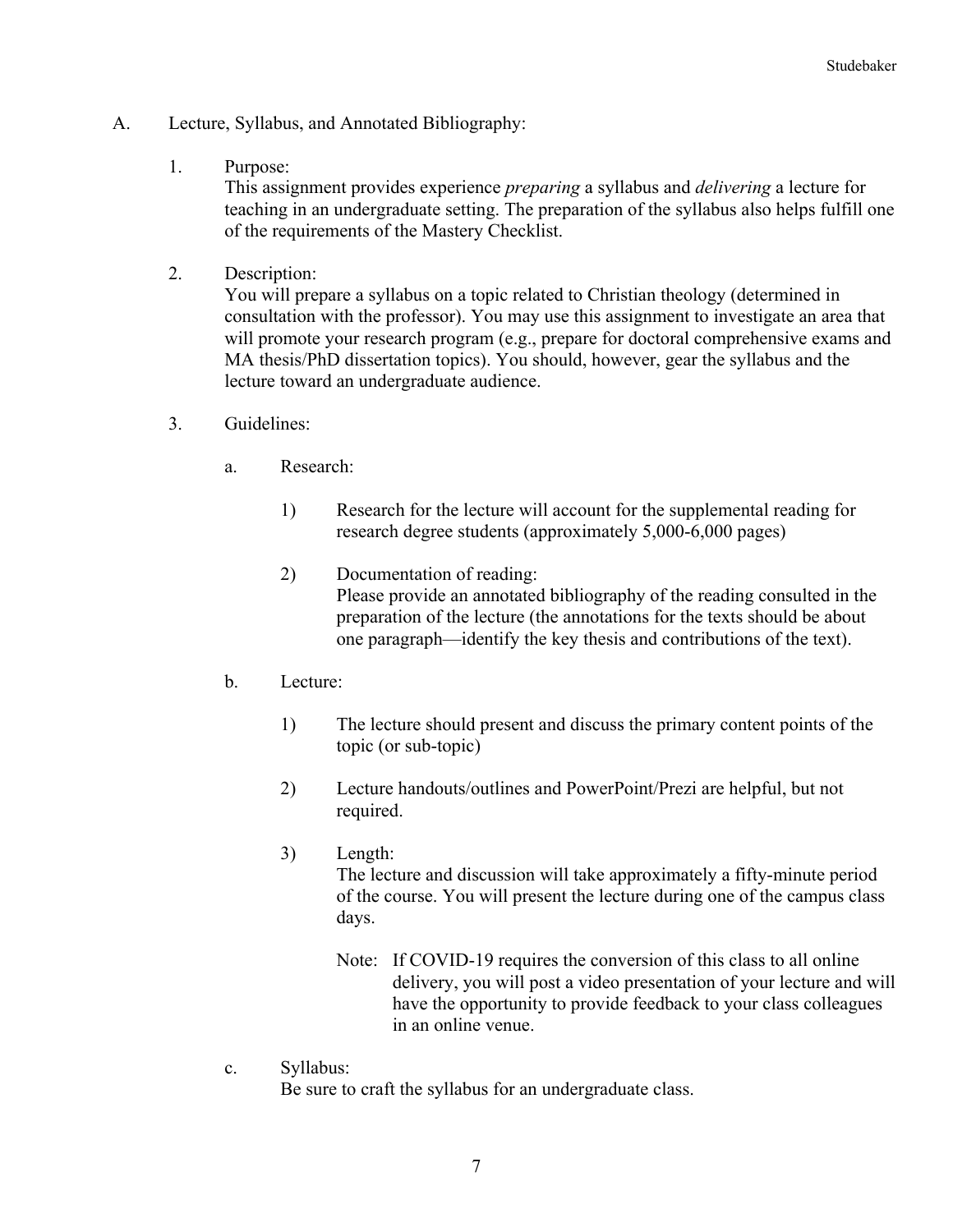The syllabus should contain the essential features of a class syllabus:

- Course title
- Course description
- Course objectives
- Texts (required and supplemental)
- Assignments
- Course outline (weekly lecture topics)

#### 4. Evaluation:

Grading of the lecture and discussion session will be based on the following ...

- a. Please submit to the professor a copy (electronic in Avenue folder) of your lecture notes and annotated bibliography used to develop the lecture.
- b. Does the lecture accurately present and discuss the topic?
- c. Does the lecture engage in critical evaluation/discussion of the content?
- d. Does the lecture highlight the transcendent value of the material—e.g., does it have value for contemporary Christian thought, life, and ministry?
- e. Does the lecture facilitate student discussion?

#### B. Major Paper:

1. Description:

Research degree students will write an academic thesis paper or prepare a cultural engagement project. If you have an idea for a paper or creative project, please come and discuss your idea with me. I am open to papers/projects that cohere with the essence of the course and are suited to your research field and interests.

- 2. Purpose: This assignment gives you experience writing article, essay, and chapter length theological papers and presenting research in an oral form similar to that performed at academic conferences.
- 3. Guidelines for the Paper: The paper should include (description categories below correspond to those of the grading rubric) . . .
	- a. Content and argument:
		- 1) Detail a clear thesis (the view that your paper supports).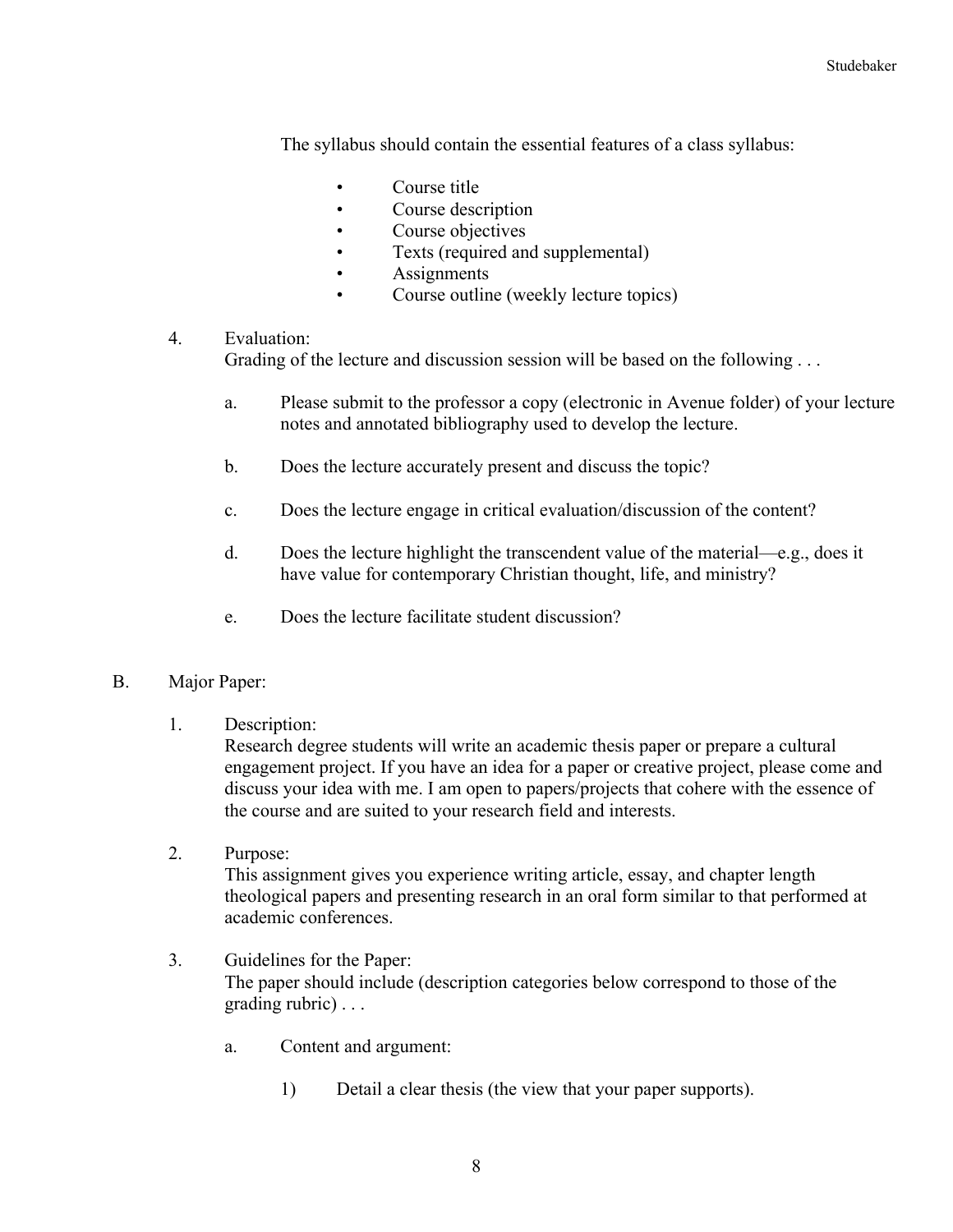- Example of a thesis statement: the Emergent church movement is an authentic Christian way of being the church in a postmodern and post-Christian culture.
- 2) Describe your topic.
- 3) Write an essay that coherently demonstrates your view.
- 4) Detail major alternatives and/or criticisms and interact with them vis-à-vis your view.
- b. Style and format:
	- 1) Write a stylistically clean and academic paper—e.g., you should avoid excessive first-person discourse, colloquialisms (academic is different than conversational voice), passive voice (use active).
	- 2) Use and document a *minimum* of fifteen scholarly resources.
	- 3) Accurately document sources according to the College's Style Guide.
	- 4) Paper length: 20–25 pages. Not to exceed 7,000 words (including footnotes).
	- 5) Provide a bibliography (list only the books cited in the footnotes of the paper).
	- 6) Use footnotes.
- C. Class Presentation:
	- 1. Time: 30-35 minutes

Each presentation includes two parts:

- a. The paper presentation (15–20 minutes)
- b. The response and facilitation, which is led by another student (10–15 minutes), see below for more details on the response and facilitation).
- 2. Presentation content:

You should articulate the paper's thesis, topic, and argument. You can use PowerPoint, etc. if you wish. The purpose of this assignment is to give you experience presenting papers as you might at an academic conference. You should prepare and present your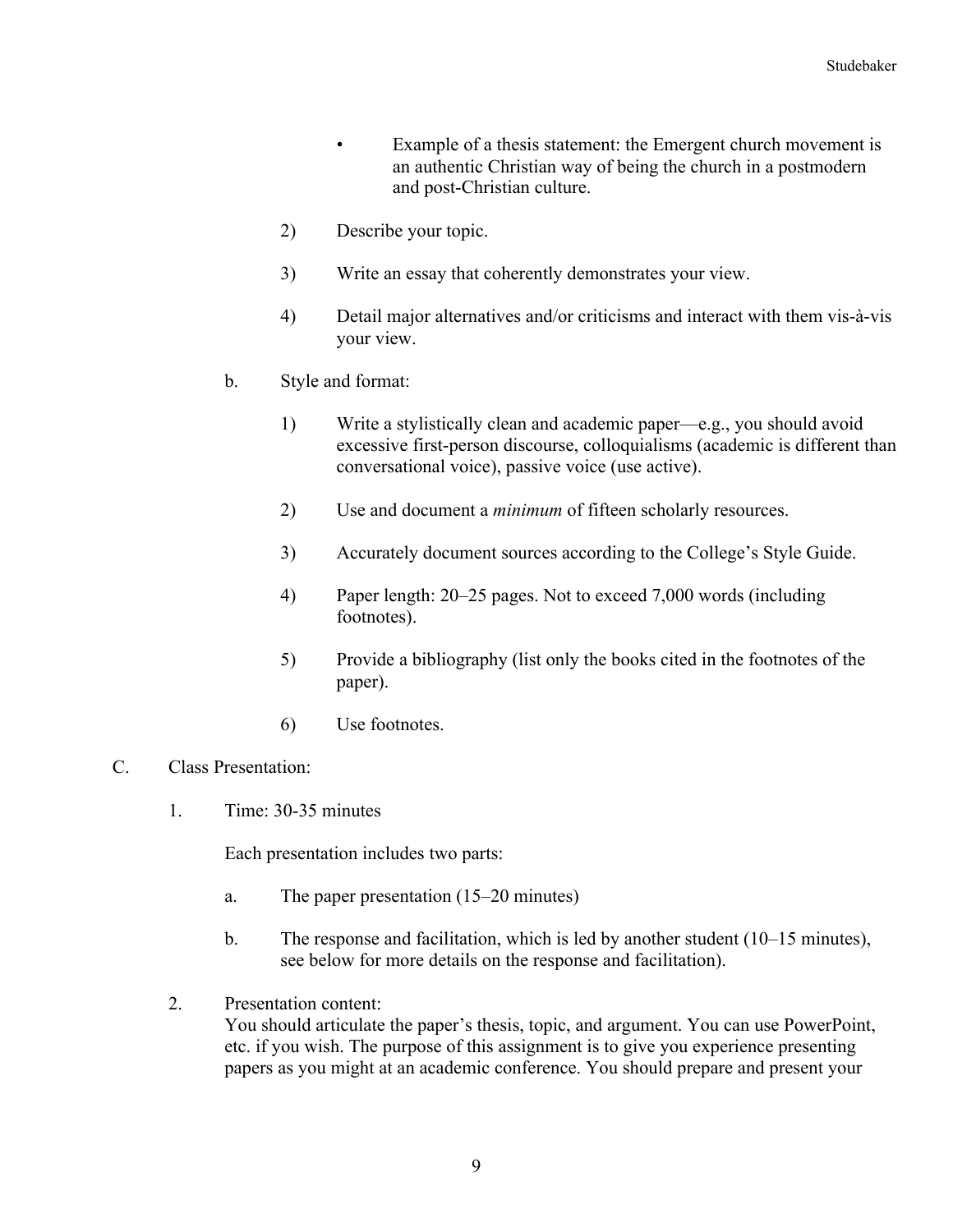paper for that type of venue. I encourage you to consider presenting your paper for this class at a conference and/or the Theological Research Seminar of the Divinity College.

A written submission/outline is not required, but it is encouraged as it may be beneficial to other students in the course

- D. Guidelines for the Interaction:
	- 1. Purpose:

Provides experience in responding to academic presentations and discussions, such as one might do at an academic society meeting.

- 2. Description: Each student *prepares a critique* and *facilitates a discussion* of a thesis paper presentation.
	- a. The critique:
		- 1) Remember to be charitable; not only Christian, but since academia is a small guild, it is self-preservation.
		- 2) Critical (includes highlighting and discussing problems *and* strengths):

The critique should explore the following sorts of issues:

- Does the paper have a thesis?
- Does the content develop and support the thesis?
- Does it use appropriate sources?
- Does it interact with the relevant secondary literature?
- b. The discussion:

You should keep the presentation to time limit and effectively manage student discussion (do not let one person dominate the interaction; move on to a new issue if discussion begins to go off on tangents and run down rabbit trails). Be sure to elicit comments from all people present. You might want to have some prepared questions and discussion prompts to facilitate the initial discussion.

c. The critical interaction:

You can go through point by point as a monologue or start by raising and offering your thoughts on the paper's primary contributions and arguments and invite discussion based on your remarks and interaction with the paper and then so forth through the rest of the points you have identified.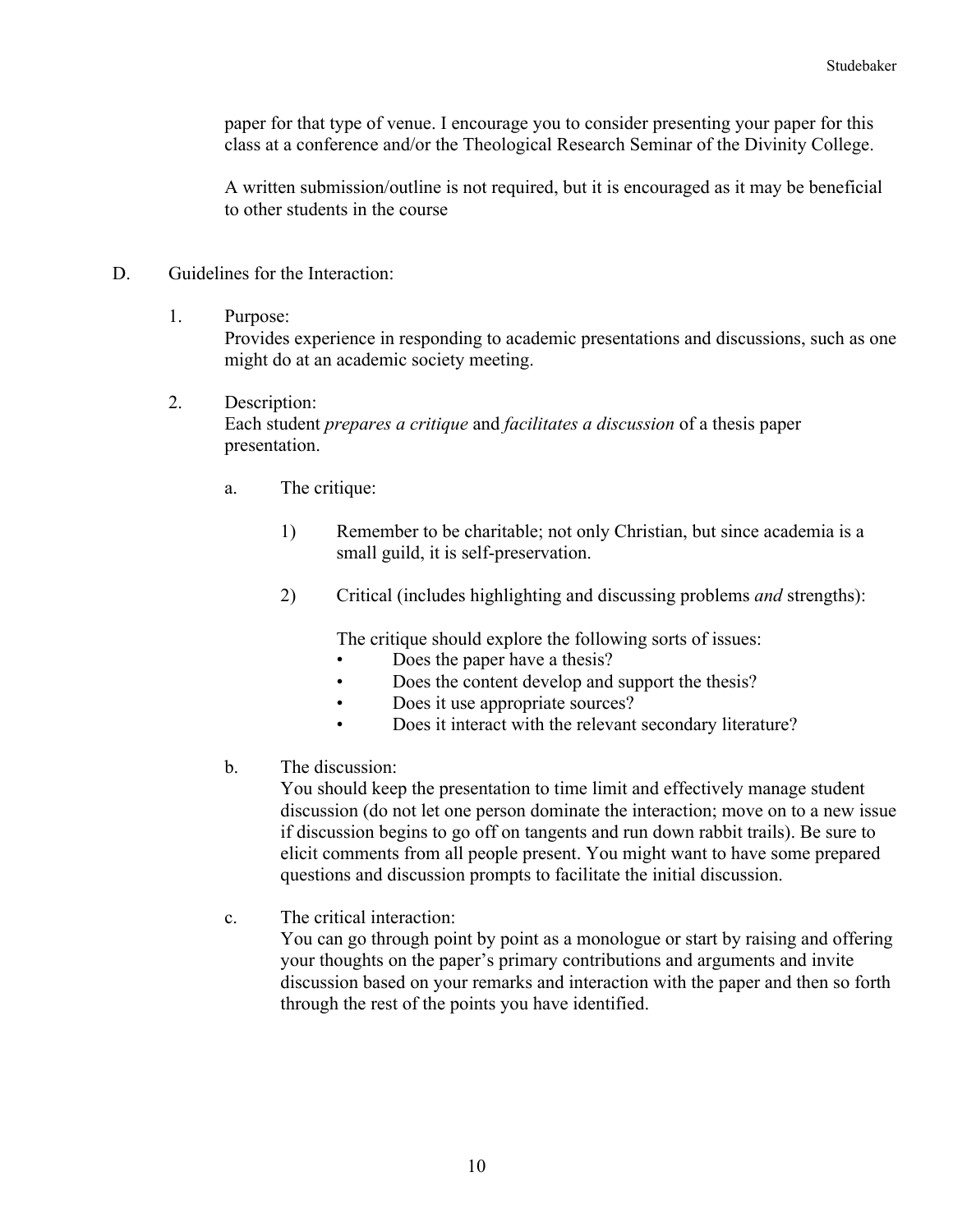### **VI. Policies:**

A. Textbook Purchase:

All required textbooks for this class are available from the College's book, Room 145, McMaster Divinity College. Texts may be purchased on the first day of class. For advance purchase, you may contact READ On Bookstores, 304 The East Mall, Suite 100, Etobicoke, ON M9C 5K1: phone 416-620-2934; fax 416-622-2308; e-mail **books@readon.ca.** Other book services may also carry the texts.

B. Academic Honesty:

Academic dishonesty is a serious offence that may take any number of forms, including plagiarism, the submission of work that is not one's own or for which previous credit has been obtained, and/or unauthorized collaboration with other students. Academic dishonesty can result in severe consequences, e.g., failure of the assignment, failure of the course, a notation on one's academic transcript, and/or suspension or expulsion from the College.

Students are responsible for understanding what constitutes academic dishonesty. Please refer to the Divinity College Statement on Academic Honesty  $\sim$ https://www.mcmasterdivinity.ca/programs/rules-regulations

C. Gender Inclusive Language:

McMaster Divinity College uses inclusive language for human beings in worship services, student written materials, and all its publications. It is expected that inclusive language will be used in chapel services and all MDC assignments. In reference to biblical texts, the integrity of the original expressions and the names of God should be respected, but you will need to use gender-inclusive language for humans, and you will need to quote from a gender-inclusive version such as the following: NRSV (1989), NCV (1991), TEV/GNB/GNT (1992), CEV (1995), NLT (1996), TNIV (2005), and the Common English Bible (CEB 2011).

D. Style:

All stylistic considerations (including but not limited to questions of formatting, footnotes, and bibliographic references) must conform to the McMaster Divinity College Style Guidelines for Essays and Theses.

Failure to observe appropriate form will result in grade reductions.

- E. Late-Assignment and Exam Policy:
	- 1. Assignments are due at the beginning of class on the date specified in the syllabus.
	- 2. Students take exams on the date and at the time scheduled in the syllabus.
	- 3. Late assignments are reduced five percentage points for each day late (e.g., if the grade is 90 and it is one day late [after the beginning of class equals one day late], the grade will be reduced to 85).